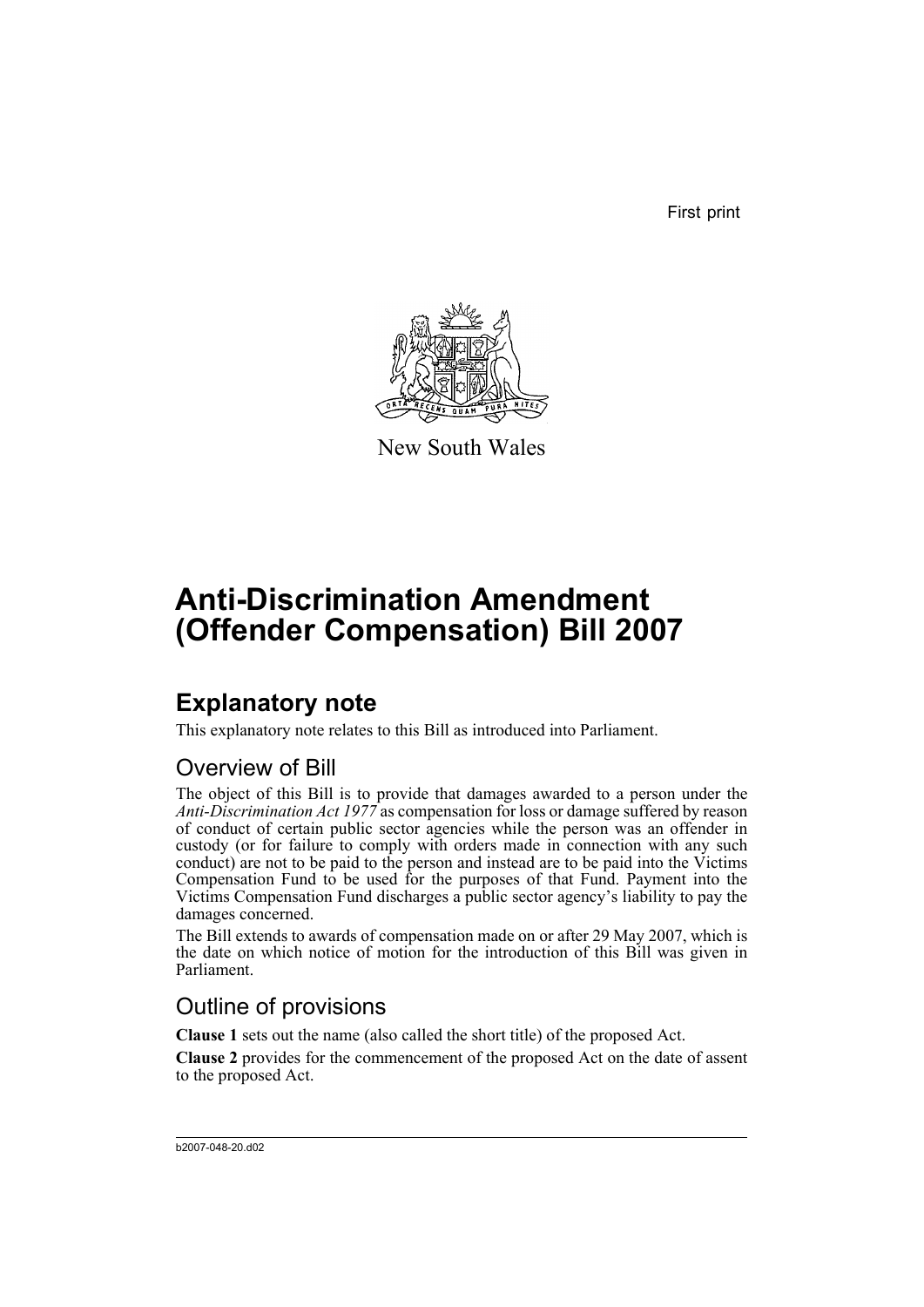Explanatory note

**Clause 3** is a formal provision that gives effect to the amendments to the *Anti-Discrimination Act 1977* set out in Schedule 1.

**Clause 4** provides for the repeal of the proposed Act after all the amendments made by the proposed Act have commenced. Once the amendments have commenced the proposed Act will be spent and section 30 of the *Interpretation Act 1987* provides that the repeal of an amending Act does not affect the amendments made by that Act.

#### **Schedule 1 Amendments**

**Schedule 1 [1]** inserts section 111A into the *Anti-Discrimination Act 1977* to make provision as referred to in the Overview.

**Schedule 1 [2]** enables regulations of a savings and transitional nature to be made as a consequence of the proposed Act.

**Schedule 1 [3]** provides that the proposed new section extends to pending proceedings and to compensation ordered to be paid on or after 29 May 2007 (unless the compensation has been paid pursuant to the compensation order before the commencement of the new section).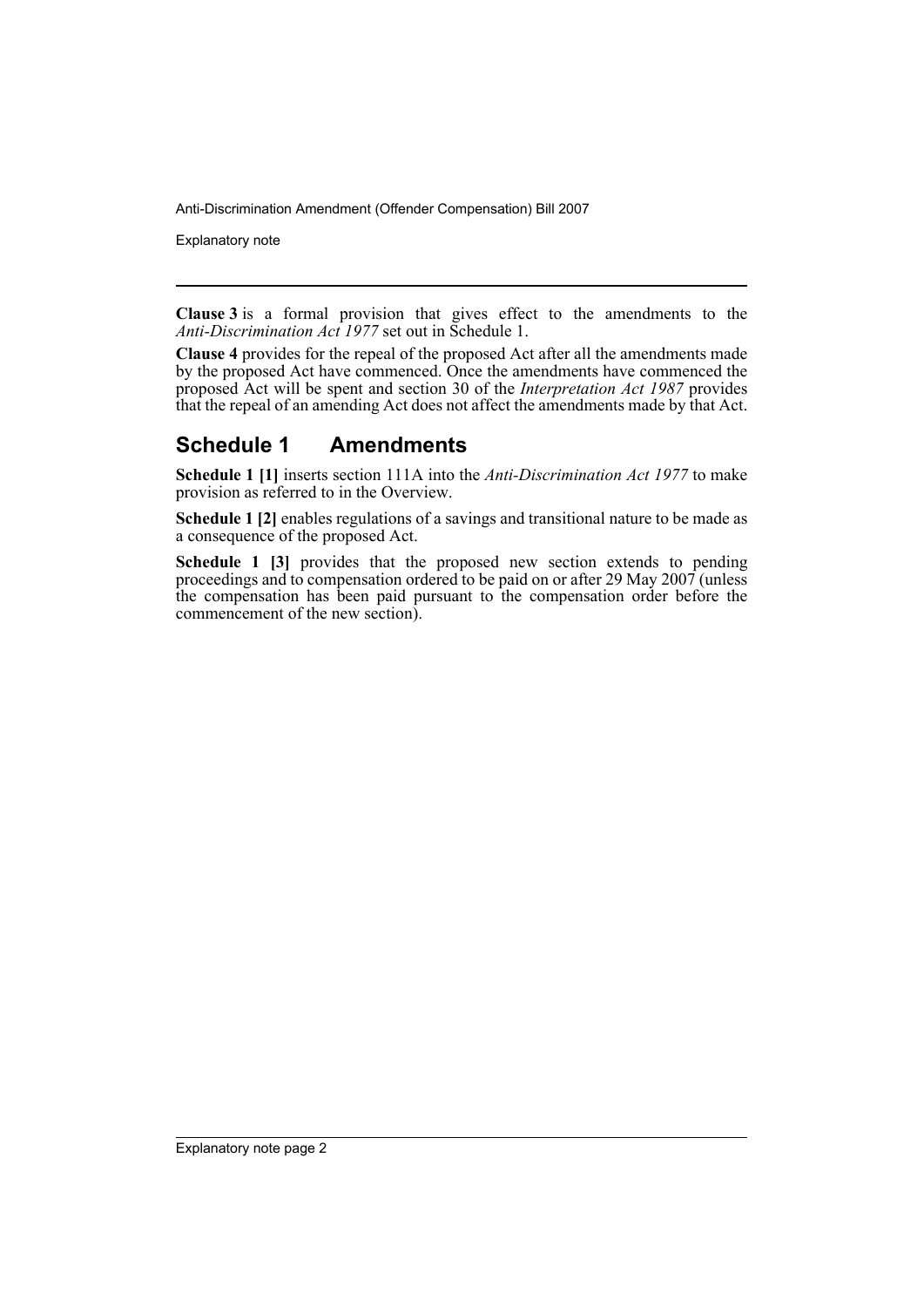First print



New South Wales

# **Anti-Discrimination Amendment (Offender Compensation) Bill 2007**

## **Contents**

|   |                                                 | Page |
|---|-------------------------------------------------|------|
|   | Name of Act                                     |      |
|   | Commencement                                    |      |
| 3 | Amendment of Anti-Discrimination Act 1977 No 48 |      |
|   | Repeal of Act                                   |      |
|   | Schedule 1 Amendments                           |      |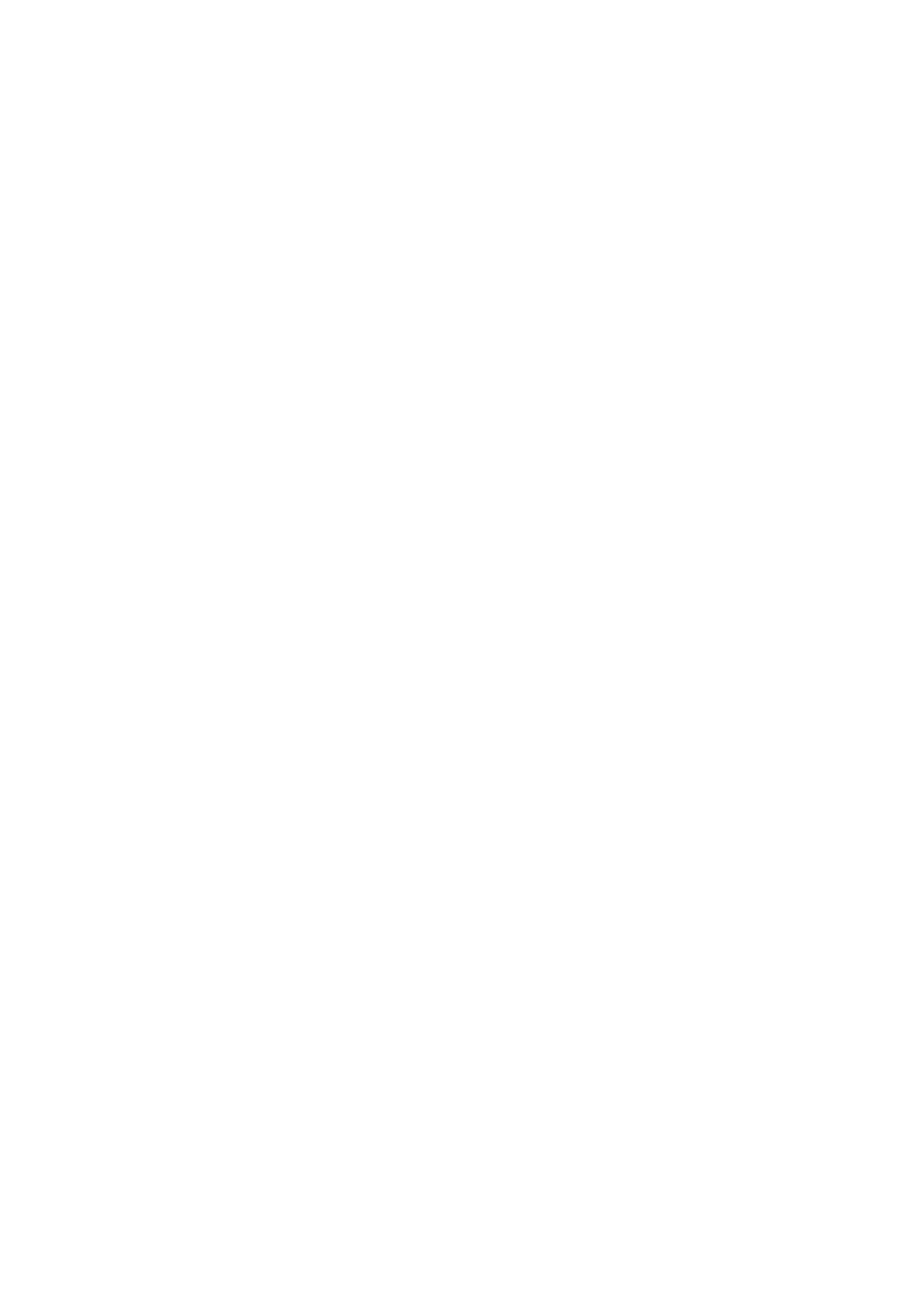

New South Wales

# **Anti-Discrimination Amendment (Offender Compensation) Bill 2007**

No , 2007

#### **A Bill for**

An Act to amend the *Anti-Discrimination Act 1977* with respect to damages for conduct involving offenders in custody.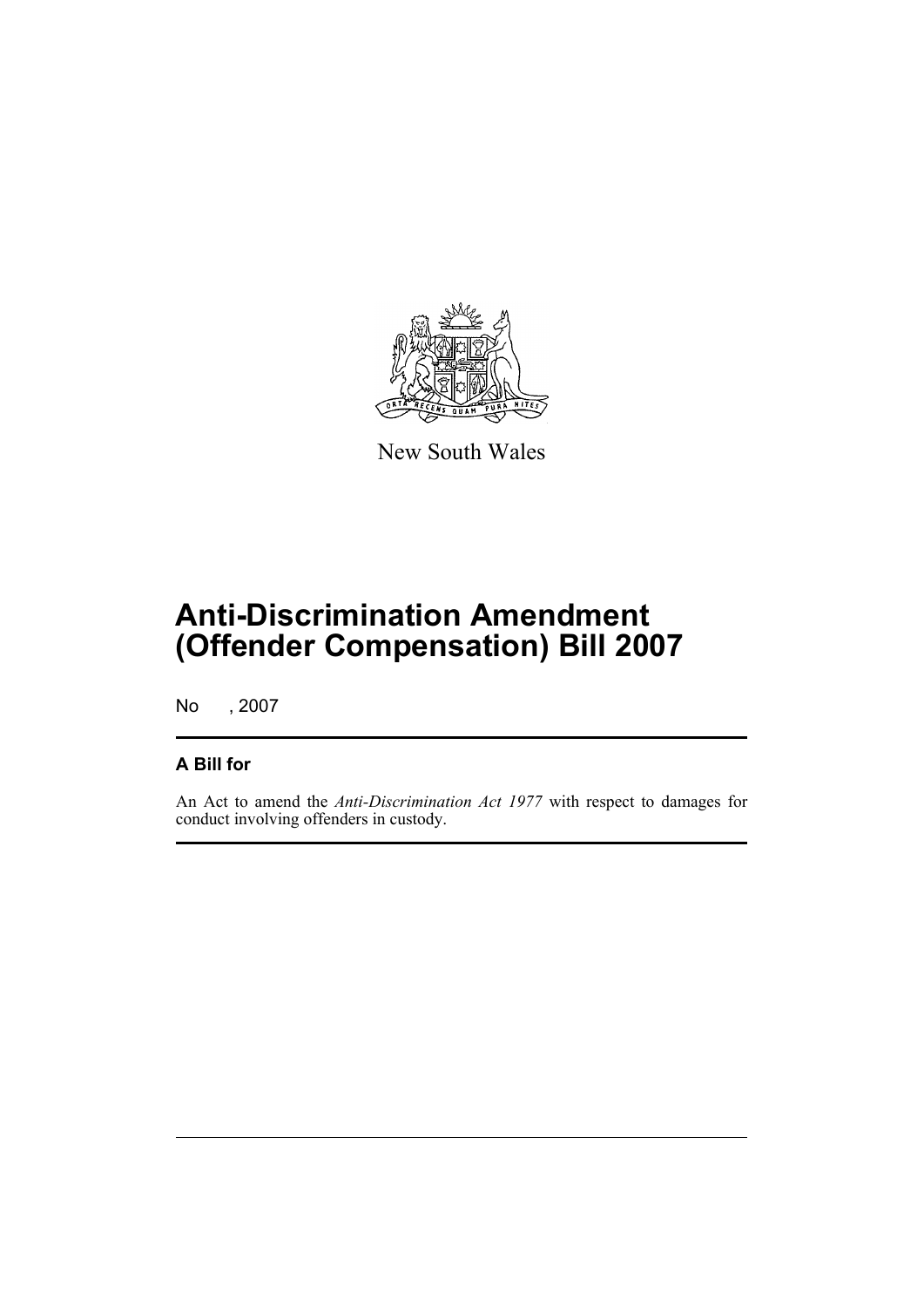<span id="page-5-3"></span><span id="page-5-2"></span><span id="page-5-1"></span><span id="page-5-0"></span>

|              | The Legislature of New South Wales enacts:                                                                                                                       | 1                   |  |  |  |
|--------------|------------------------------------------------------------------------------------------------------------------------------------------------------------------|---------------------|--|--|--|
| 1            | Name of Act                                                                                                                                                      | $\overline{2}$      |  |  |  |
|              | Act is the <i>Anti-Discrimination Amendment</i><br>This.<br>(Offender<br>Compensation) Act 2007.                                                                 | 3<br>$\overline{4}$ |  |  |  |
| $\mathbf{2}$ | <b>Commencement</b>                                                                                                                                              | 5                   |  |  |  |
|              | This Act commences on the date of assent to this Act.                                                                                                            | 6                   |  |  |  |
| 3            | <b>Amendment of Anti-Discrimination Act 1977 No 48</b>                                                                                                           |                     |  |  |  |
|              | The Anti-Discrimination Act 1977 is amended as set out in Schedule 1.                                                                                            | 8                   |  |  |  |
| 4            | <b>Repeal of Act</b>                                                                                                                                             |                     |  |  |  |
|              | This Act is repealed on the day following the day on which this Act<br>(1)<br>commences.                                                                         | 10<br>11            |  |  |  |
|              | The repeal of this Act does not, because of the operation of section 30<br>(2)<br>of the <i>Interpretation Act 1987</i> , affect any amendment made by this Act. | 12<br>13            |  |  |  |
|              |                                                                                                                                                                  |                     |  |  |  |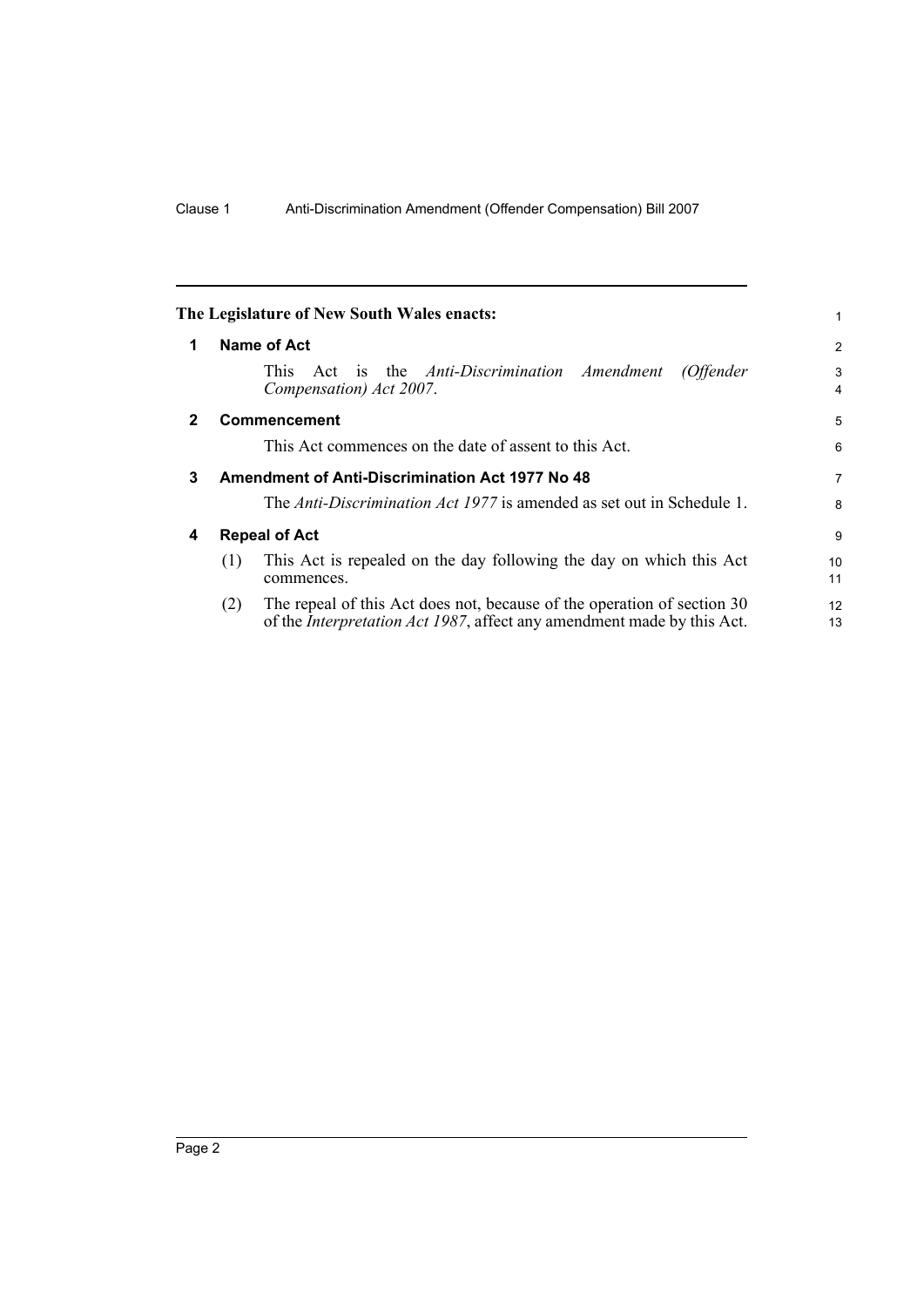Amendments Schedule 1

(Section 3)

1

2

#### <span id="page-6-0"></span>**Schedule 1 Amendments**

| [1]  | <b>Section 111A</b> |                                                                                                                                                                                                                                                                                                                                          | 3                          |
|------|---------------------|------------------------------------------------------------------------------------------------------------------------------------------------------------------------------------------------------------------------------------------------------------------------------------------------------------------------------------------|----------------------------|
|      |                     | Insert after section 111:                                                                                                                                                                                                                                                                                                                | 4                          |
| 111A |                     | Compensation to offenders in custody-payment to Victims<br><b>Compensation Fund</b>                                                                                                                                                                                                                                                      |                            |
|      | (1)                 | In this section:                                                                                                                                                                                                                                                                                                                         | $\overline{7}$             |
|      |                     | <i>offender damages</i> means damages ordered by the Tribunal under<br>this Division to be paid to a person:                                                                                                                                                                                                                             | 8<br>9                     |
|      |                     | by way of compensation for any loss or damage suffered<br>(a)<br>by reason of the conduct of a protected defendant that<br>occurred while the person was an offender in custody, or                                                                                                                                                      | 10<br>11<br>12             |
|      |                     | by way of compensation for failure by a protected<br>(b)<br>defendant to comply with an order of the Tribunal made in<br>connection with a complaint about any such conduct.                                                                                                                                                             | 13<br>14<br>15             |
|      |                     | <i>offender in custody</i> and <i>protected defendant</i> have the same<br>meanings as in Part 2A (Special provisions for offenders in<br>custody) of the <i>Civil Liability Act 2002</i> .                                                                                                                                              | 16<br>17<br>18             |
|      | (2)                 | A protected defendant who is liable to pay offender damages to a<br>person must not pay the damages to the person and instead must<br>pay the amount of the damages into the Victims Compensation<br>Fund established under the Victims Support and Rehabilitation<br><i>Act 1996</i> to be expended as money forming part of that Fund. | 19<br>20<br>21<br>22<br>23 |
|      | (3)                 | Payment of an amount of damages into the Victims<br>Compensation Fund by a protected defendant pursuant to this<br>section discharges the protected defendant's liability to pay the<br>damages to the person to whom the damages were ordered to be<br>paid.                                                                            | 24<br>25<br>26<br>27<br>28 |
|      | (4)                 | This section extends to any interest that accrues on an amount of<br>damages and a reference in this section to damages includes<br>interest on damages.                                                                                                                                                                                 | 29<br>30<br>31             |
|      | (5)                 | This section does not apply to any costs payable pursuant to an<br>order of the Tribunal.                                                                                                                                                                                                                                                | 32<br>33                   |
|      | (6)                 | This section does not apply to any offender damages that are<br>excluded by the regulations from the operation of this section.                                                                                                                                                                                                          | 34<br>35                   |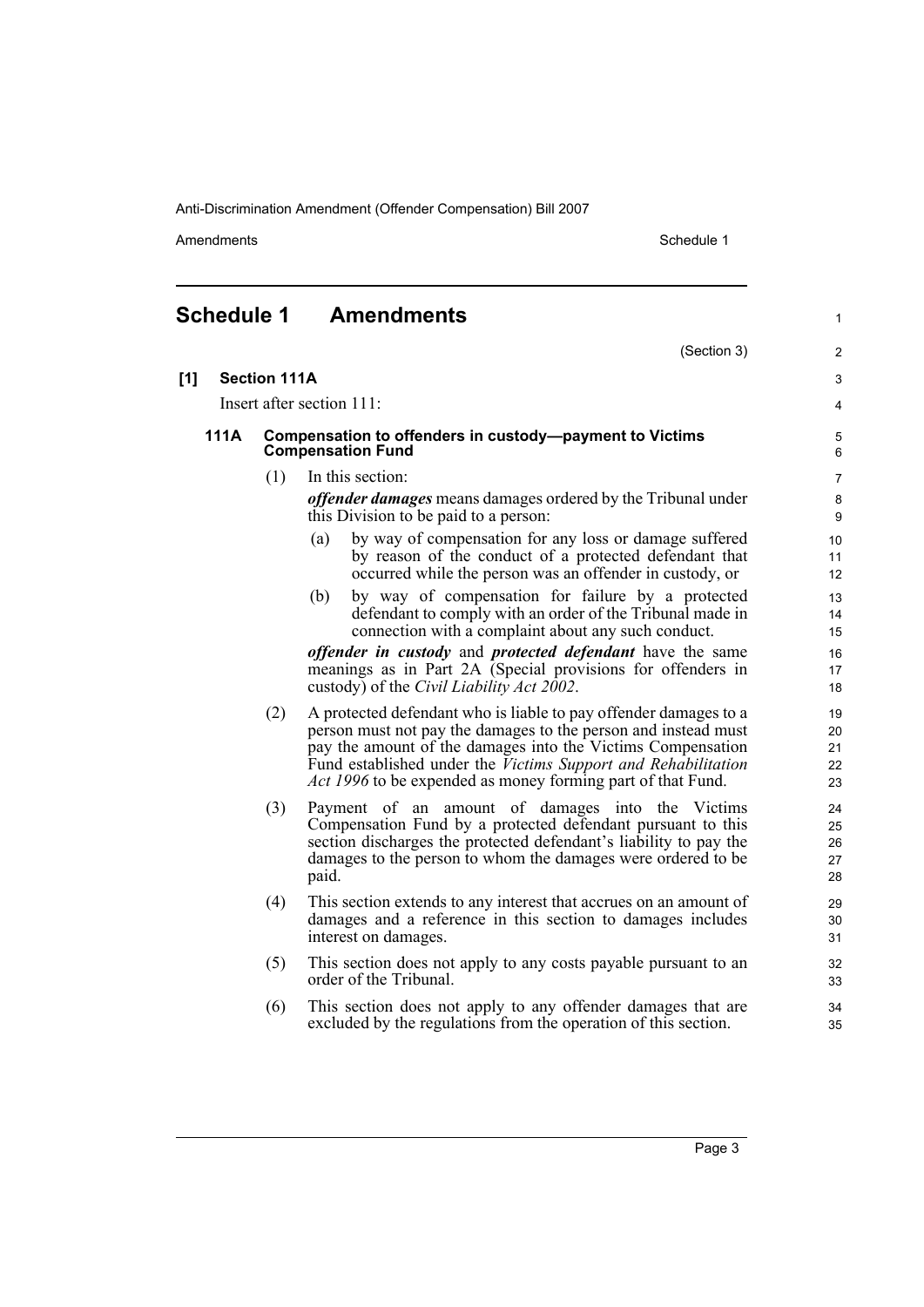Schedule 1 Amendments

| $[2]$ | <b>Schedule 1 Savings and transitional provisions</b> |     |                                                                                                                                                                                                                                                                                                                                            |                            |
|-------|-------------------------------------------------------|-----|--------------------------------------------------------------------------------------------------------------------------------------------------------------------------------------------------------------------------------------------------------------------------------------------------------------------------------------------|----------------------------|
|       |                                                       |     | Insert at the end of clause $1(1)$ :                                                                                                                                                                                                                                                                                                       | 2                          |
|       |                                                       |     | Anti-Discrimination Amendment (Offender Compensation) Act<br>2007                                                                                                                                                                                                                                                                          | 3<br>4                     |
| [3]   | Schedule 1, Part 6                                    |     |                                                                                                                                                                                                                                                                                                                                            |                            |
|       | Insert after Part 5 of Schedule 1:                    |     |                                                                                                                                                                                                                                                                                                                                            |                            |
|       | Part 6                                                |     | <b>Anti-Discrimination Amendment (Offender</b><br><b>Compensation) Act 2007</b>                                                                                                                                                                                                                                                            | $\overline{7}$<br>8        |
|       | 17                                                    |     | <b>Operation of amendment</b>                                                                                                                                                                                                                                                                                                              | 9                          |
|       |                                                       | (1) | Section 111A (Compensation to offenders in custody—payment<br>Victims Compensation Fund) as inserted<br>the<br>by<br>to<br>Anti-Discrimination Amendment (Offender Compensation) Act<br>$2007$ extends to:                                                                                                                                 | 10<br>11<br>12<br>13       |
|       |                                                       |     | an order for the payment of damages made in proceedings<br>(a)<br>Tribunal<br>commenced<br>before<br>before<br>the<br>the<br>commencement of that section but does not extend to such<br>an order made before 29 May 2007, and                                                                                                             | 14<br>15<br>16<br>17       |
|       |                                                       |     | an order for the payment of damages made before the<br>(b)<br>commencement of that section (but on or after 29 May<br>2007) unless the damages concerned have been paid<br>pursuant to the order before the commencement of that<br>section.                                                                                               | 18<br>19<br>20<br>21<br>22 |
|       |                                                       |     | Note. 29 May 2007 is the date on which notice of motion was given in<br>Parliament for the introduction of the Bill for the above amending Act.                                                                                                                                                                                            | 23<br>24                   |
|       |                                                       | (2) | If an amount that is the subject of an order referred to in subclause<br>$(1)$ (b) is paid into the Victims Compensation Fund on or after 29<br>May 2007 (but before the commencement of section 111A),<br>being a payment that would be required to be made by section<br>111A had that section been in force at the time of the payment: | 25<br>26<br>27<br>28<br>29 |
|       |                                                       |     | the payment is validated, and<br>(a)                                                                                                                                                                                                                                                                                                       | 30                         |